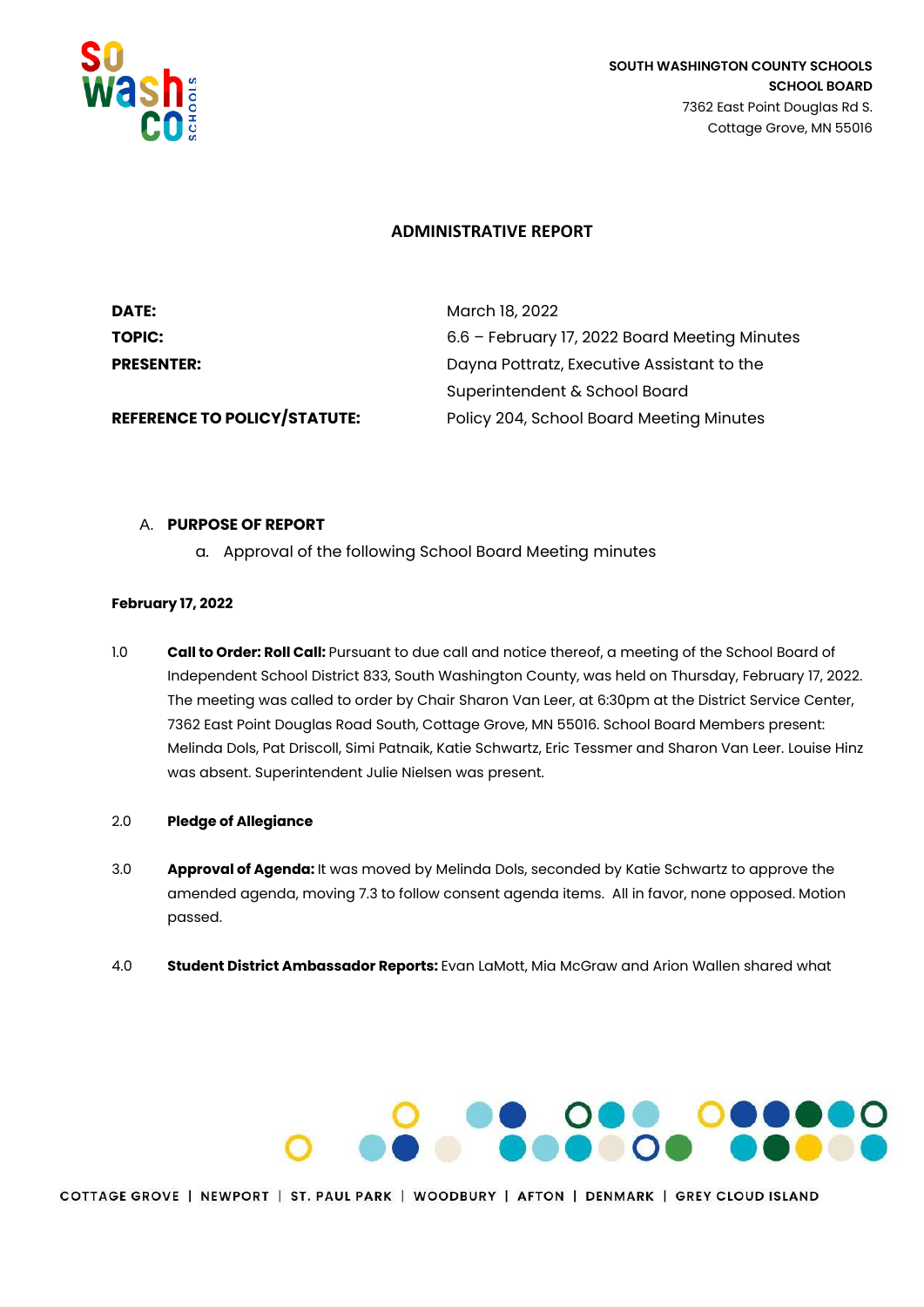

they've been working on in the district student ambassador group.

#### 5..0 **Public Comment:**

- Amy Anderson
- Marika Pfefferkorn
- Talaya Tolefree

6.0 **Consent Items**: It was moved by Pat Driscoll, seconded by Eric Tessmer to approve the consent agenda. All in favor, none opposed, motion carried.

6.1 Approval of Retirements, Resignations and Terminations

- 6.2 Approval of Leaves of Absence
- 6.3 Approval of New Employees/Change of Status
- 6.4 Approval of Electronic Fund Transfers
- 6.5 Approval of Resolution to Accept Gifts
- 6.6 Approval of January 20, 2022, School Board Meeting Minutes
- 6.7 Approval of February 3, 2022, School Board Meeting Minutes
- 6.8 Approval of MOU for Construction Easement with the City of Woodbury
- 6.9 Approval of Student Teaching Agreement with the University of MN
- 6.10 Approval of Student Teaching Agreement with Hamline University
- 6.11 Approval of Extended Field Trips
- 6.12 Approval of Surplus Technology Bids
- 6.13 Approval of Cash Disbursements for November
- 6.14 Approval of Cash Disbursements for December
- 6.15 Approval of Cash Disbursements for January
- 6.16 Approval of Cold Storage Equipment Bid

#### 7.0 **Information Items:**

7.1 Budget Update, presented by Dan Pyan, Director of Finance and Operations. He shared information on the financial forecasts, enrollment and current status.

7.2 Long Range Facilities Update, presented by Kristine Schaefer, Assistant Superintendent and Dan Pyan, Director of Finance and Operations. They shared the 2 current plans and future timeline.

7.3 Native American Parent Advisory, presented by Kelly Jansen, Assistant Superintendent, Sandy Saucedo-Falagan Achievement and Integration Coordinator and Britany Amitrano, Cultural Liaison. They shared information on funding, the program goals and strategies.

#### 8.0 **Action Items:**

8.1 Approval of Proposed Policy Changes, presented by Julie Nielsen, Superintendent. It was moved